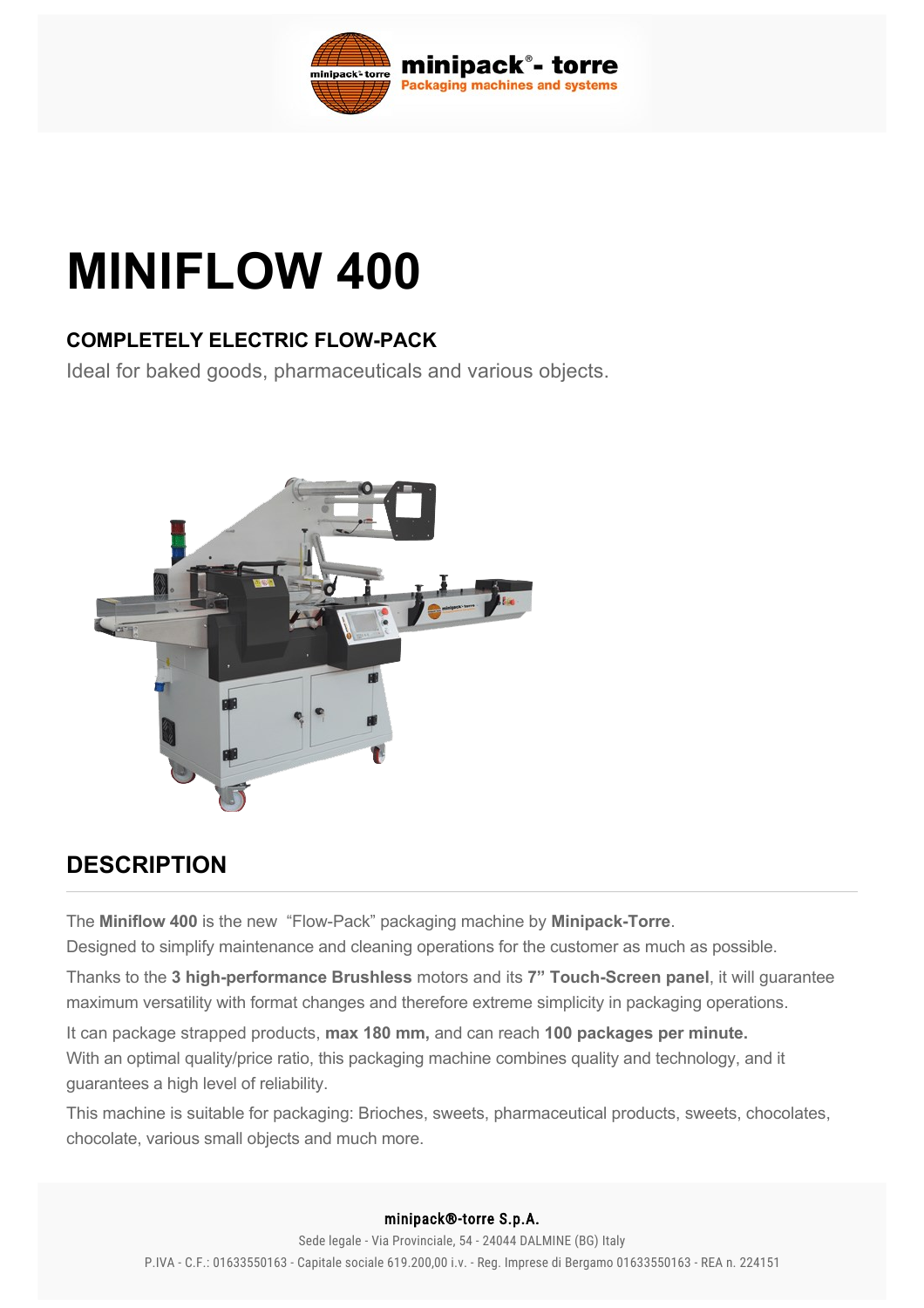

The Miniflow 400 packaging machine can be equipped with many optional features.

# **TECHNICAL FEATURES**

| Power supply                                  | $\vee$      | 220              |
|-----------------------------------------------|-------------|------------------|
| <b>Pnaumatic supply</b>                       | <b>Bar</b>  | 6                |
| Phase                                         | ph          | $\overline{1}$   |
| <b>Electrical power</b>                       | kW          | 2.5              |
| <b>Electric consumption</b>                   | <b>kWh</b>  | 2.3              |
| Hourly production                             | p/h (pph)   | Up to 6,000      |
| <b>Sealing Bar</b>                            | mm          | 190              |
| <b>MAX product weight</b>                     | $\mathsf g$ | 500              |
| MAX product height                            | mm          | 75               |
| <b>MAX</b> product length                     | mm          | 500              |
| <b>Reel Diameter MAX</b><br><b>Dimensions</b> | mm          | 350              |
| <b>MAX Reel Strip Dimensions</b>              | mm          | 420              |
| Worktop height                                | mm          | 800/950          |
| <b>Machine dimensions</b>                     | mm          | 2400x800x h.1800 |
| <b>Machine weight</b>                         | $\vee$      | 220              |

minipack®torre shall not be held liable for typos or printing errors in this catalogue. It also reserves the right to make changes to the specified features without prior notice. All trademarks are property of their respective owners and are hereby acknowledged.

# <span id="page-1-0"></span>**[CHARACTERISTICS:](#page-1-0)**

## Easy inspection for maintenance and cleaning of roller unit minipack®-torre S.p.A.

Sede legale - Via Provinciale, 54 - 24044 DALMINE (BG) Italy 3 brushless motors P.IVA - C.F.: 01633550163 - Capitale sociale 619.200,00 i.v. - Reg. Imprese di Bergamo 01633550163 - REA n. 224151